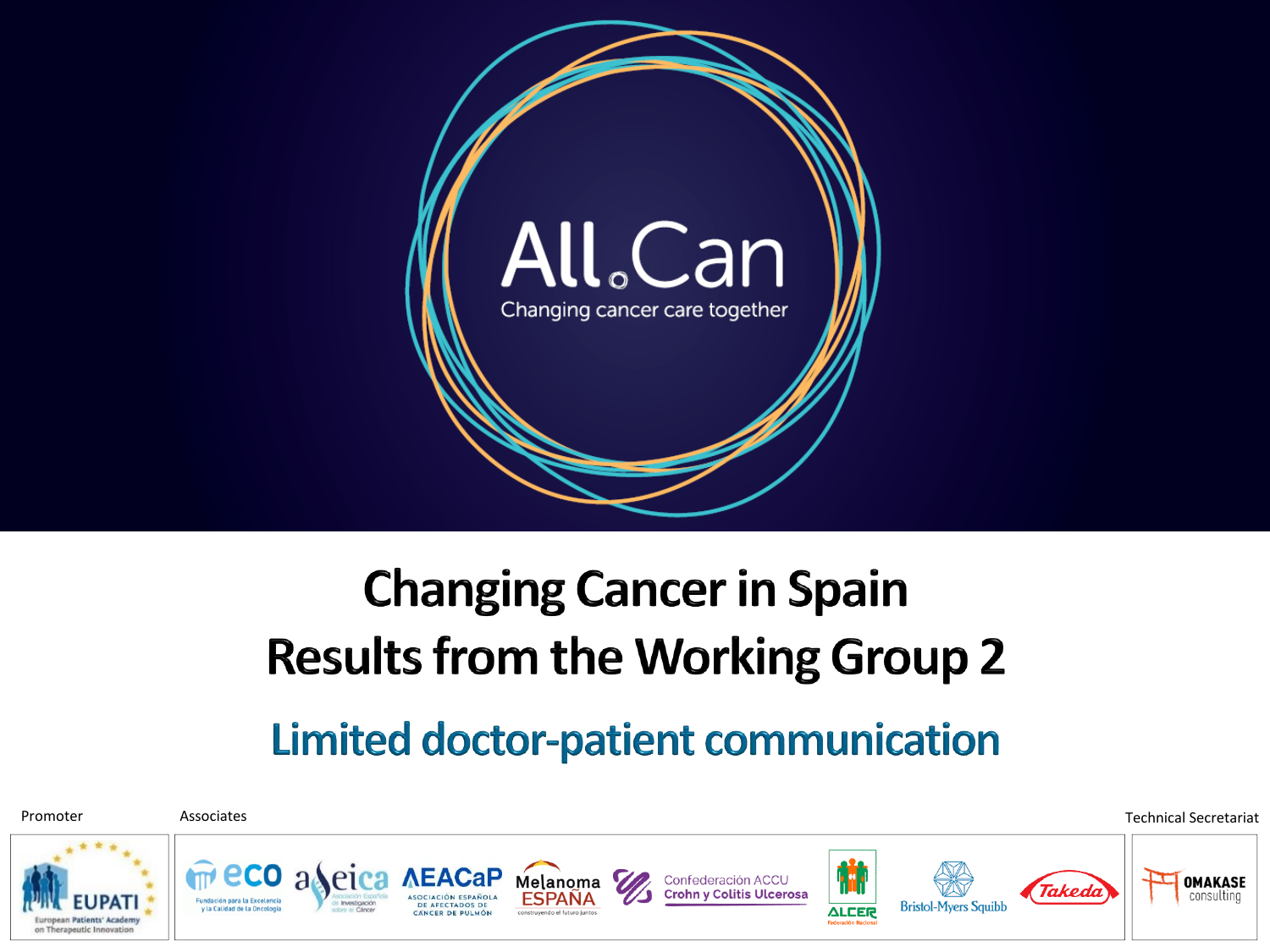**CONTENTS**

#### **Context**

Objective

**Main results** 

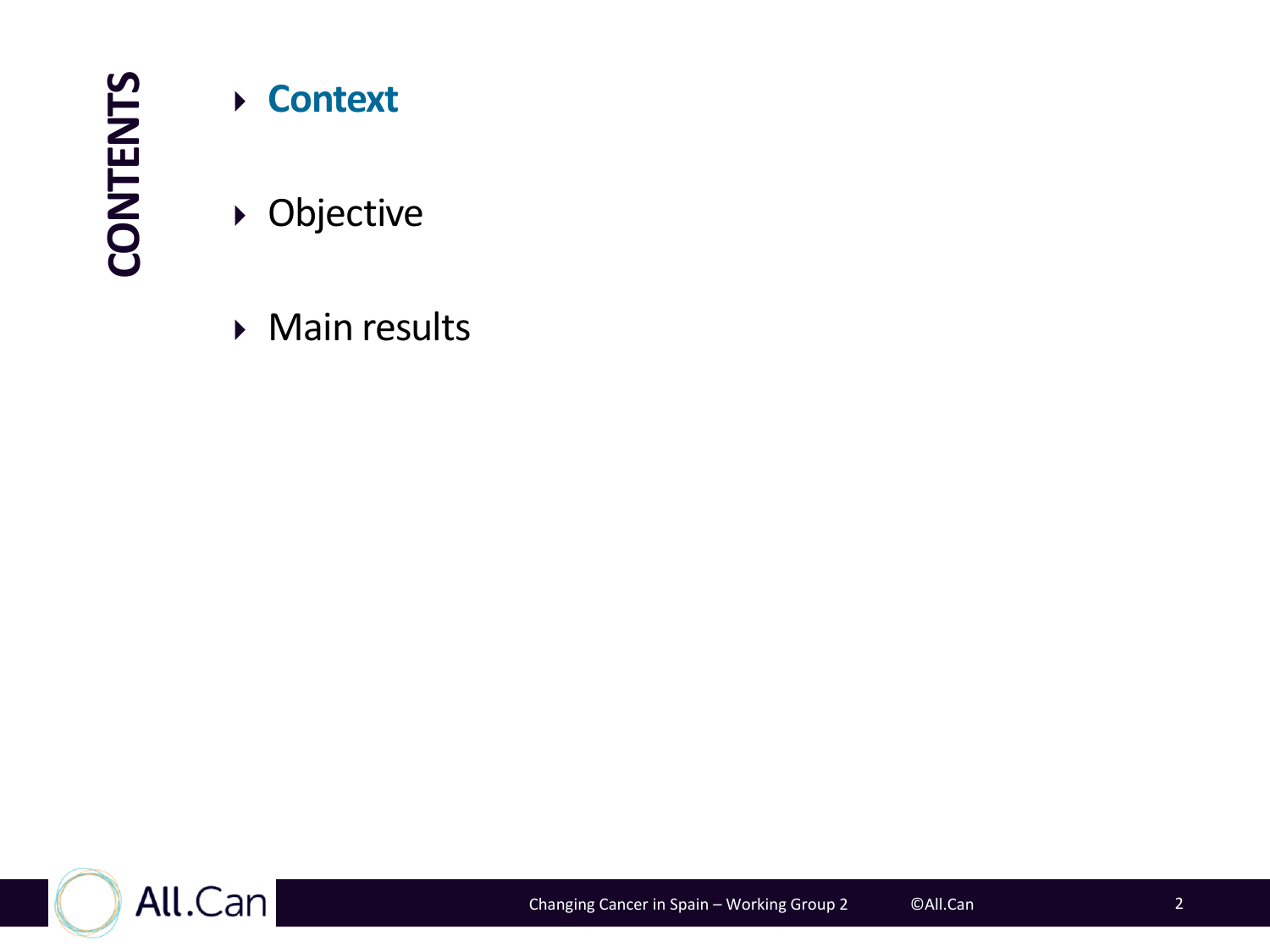### Context

In **2018 two Working Sessions** took place with the participation of a **multidisciplinary Working Group**, composed of patient associations representatives, representatives from national agencies, foundations, decision-makers, clinical oncologists, and primary care physicians.

A total of **36 inefficiencies in cancer management in Spain were identified**. Out of 36 inefficiencies, **11 were prioritised** for being considered approachable in the short term.



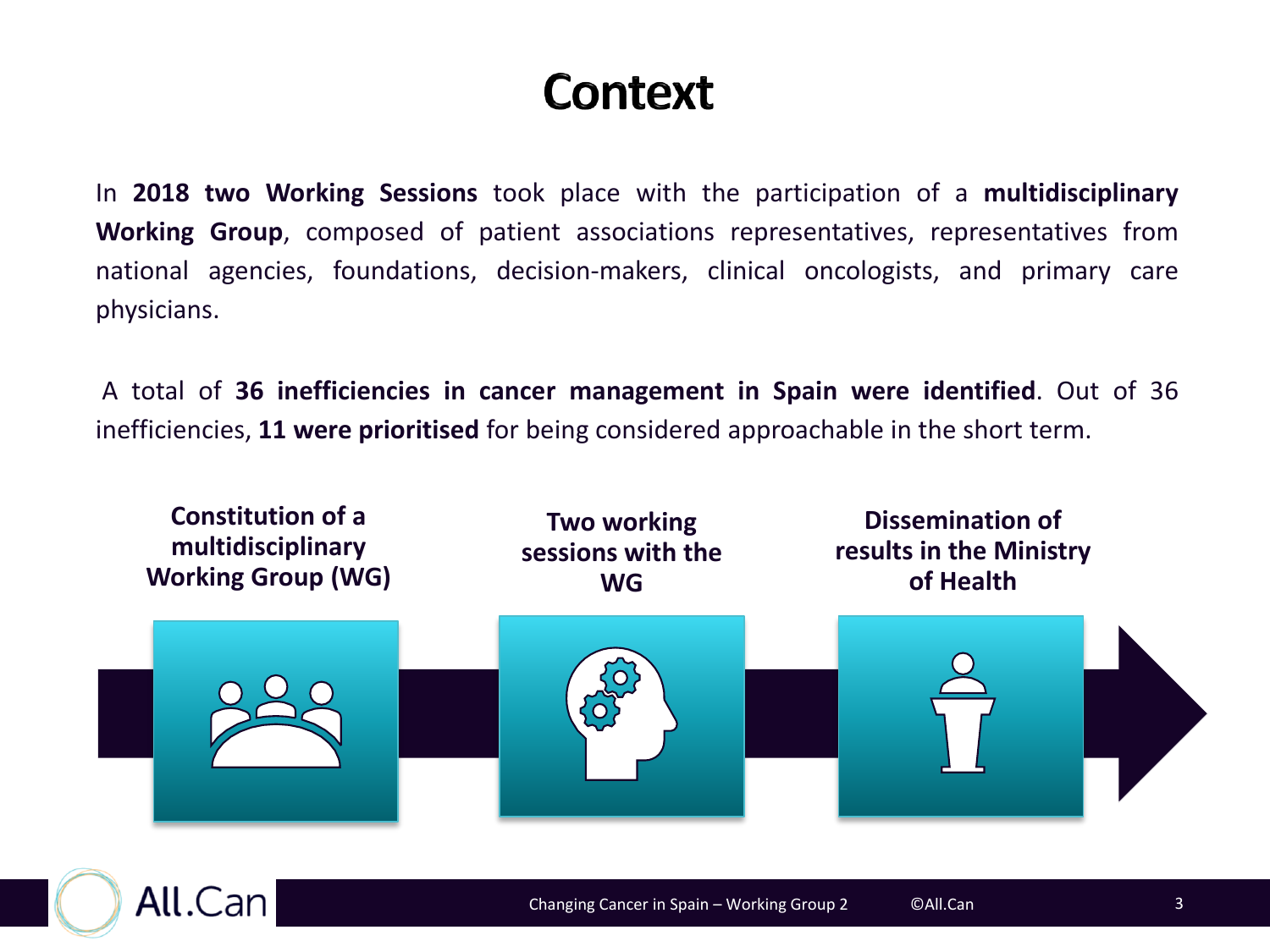### **Context**

The **11 inefficiencies** prioritised for being considered approachable in the short term were:

| N <sup>2</sup> | <b>Inefficiencies</b>                                                                                               |
|----------------|---------------------------------------------------------------------------------------------------------------------|
| #01            | Low social awareness and stigmatisation of cancer                                                                   |
| #17            | Limited doctor-patient communication                                                                                |
| #24            | Inadequate adaptation of the information provided to the patient at the time of diagnosis                           |
| #03            | Most of the national campaigns on cancer care are designed without involving all the important<br>agents            |
| #05            | Resources and sources of information on cancer are scattered and poorly coordinated                                 |
| #20            | Low participation in some of the cancer screening programs                                                          |
| #30            | Lack of evaluation of health outcomes of treatments                                                                 |
| #34            | Lack of follow-up of long survivors without active disease                                                          |
| #04            | The National Strategy against Cancer is not updated                                                                 |
| #11            | Poor connection and communication between different hospitals that treat cancer patients                            |
| #31            | Delays and inequality of access to pharmacological and non-pharmacological treatment of cancer<br>between hospitals |

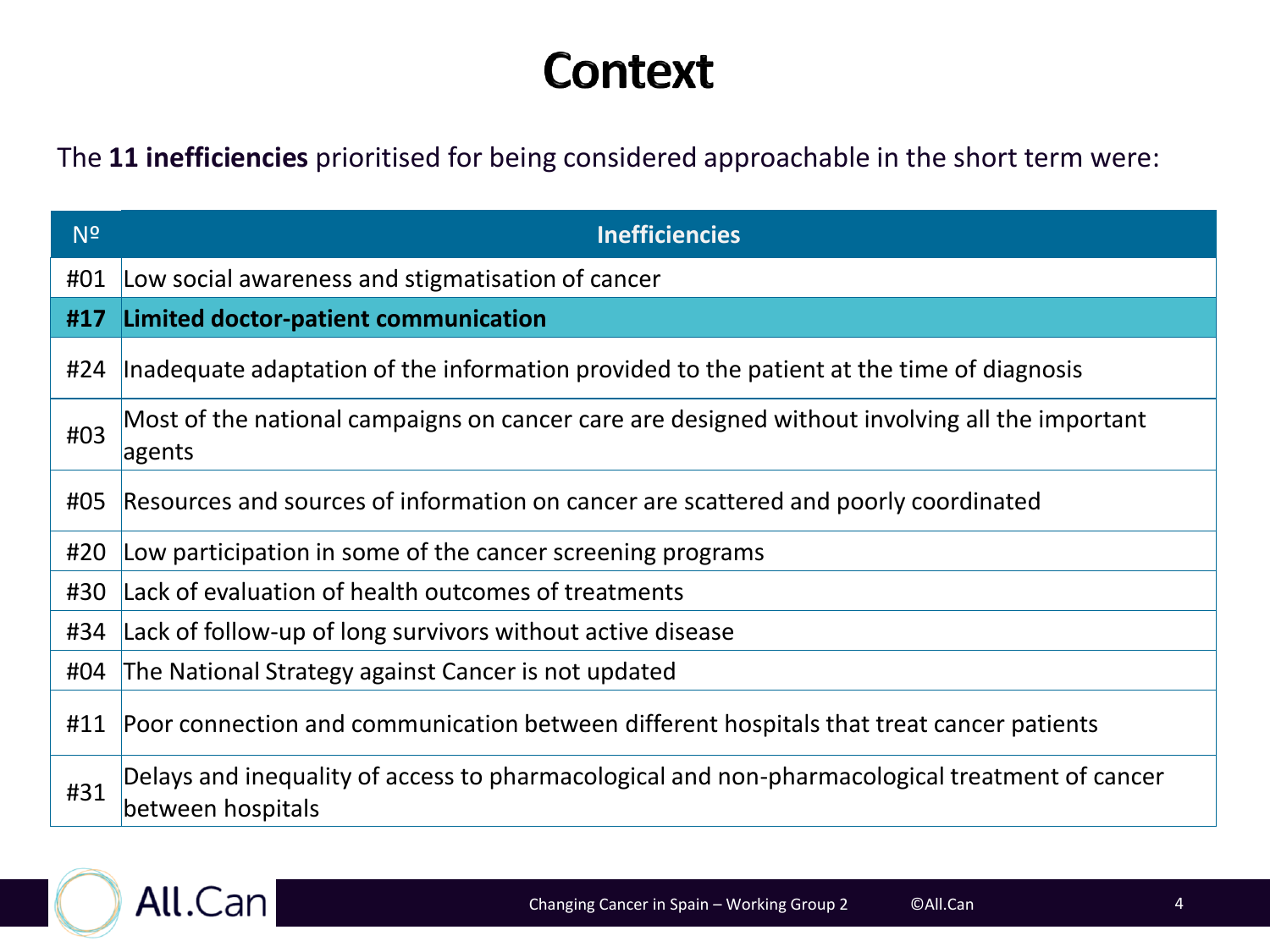### Context

In 2019, a meeting was held with the **Working Group 2 (WG2)** to address in depth one of the 11 prioritised inefficiencies.



# **"Limited doctor-patient communication"**

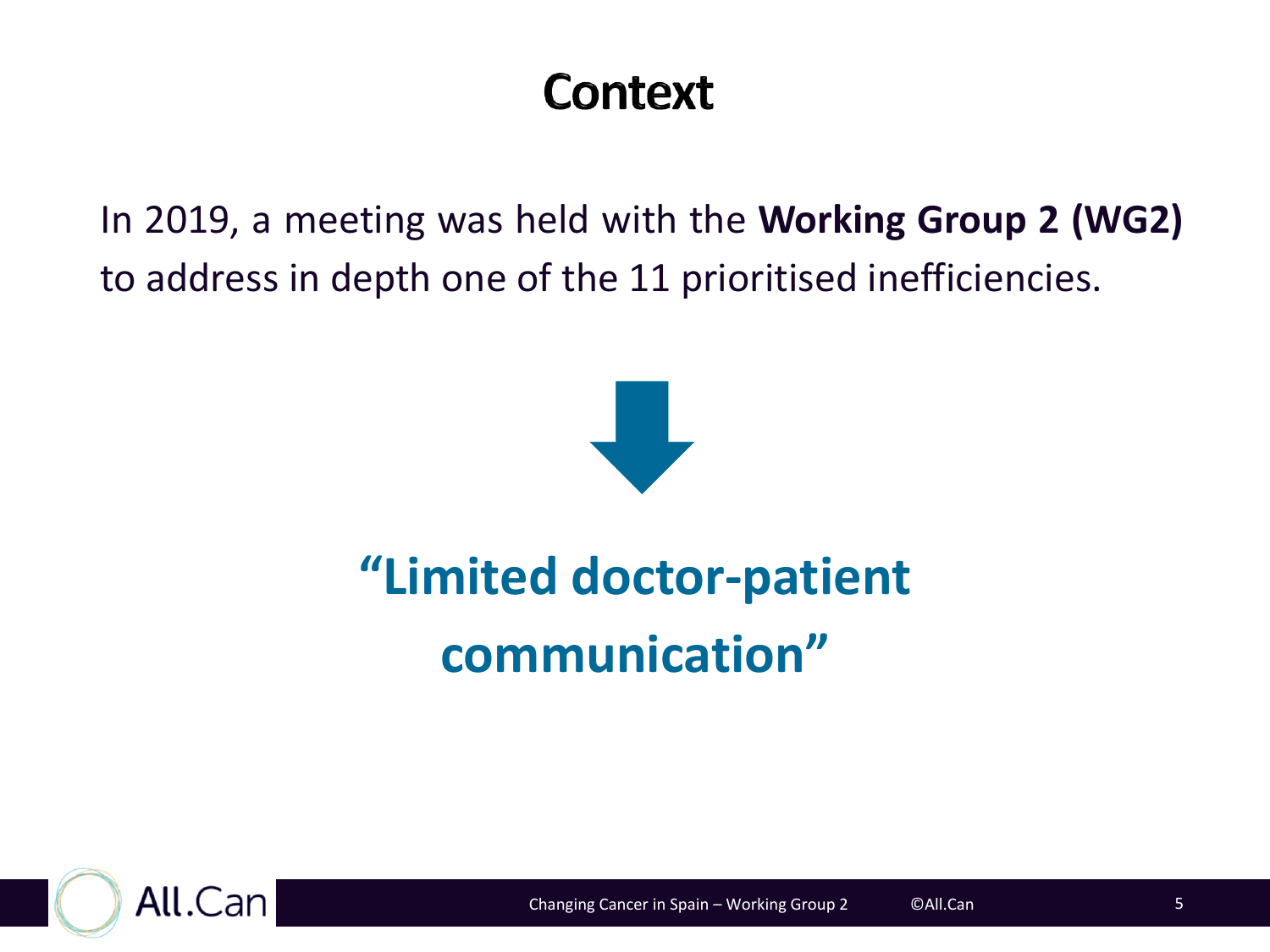**CONTENTS**

- ▶ Context
- **Objective**
- **Main results**

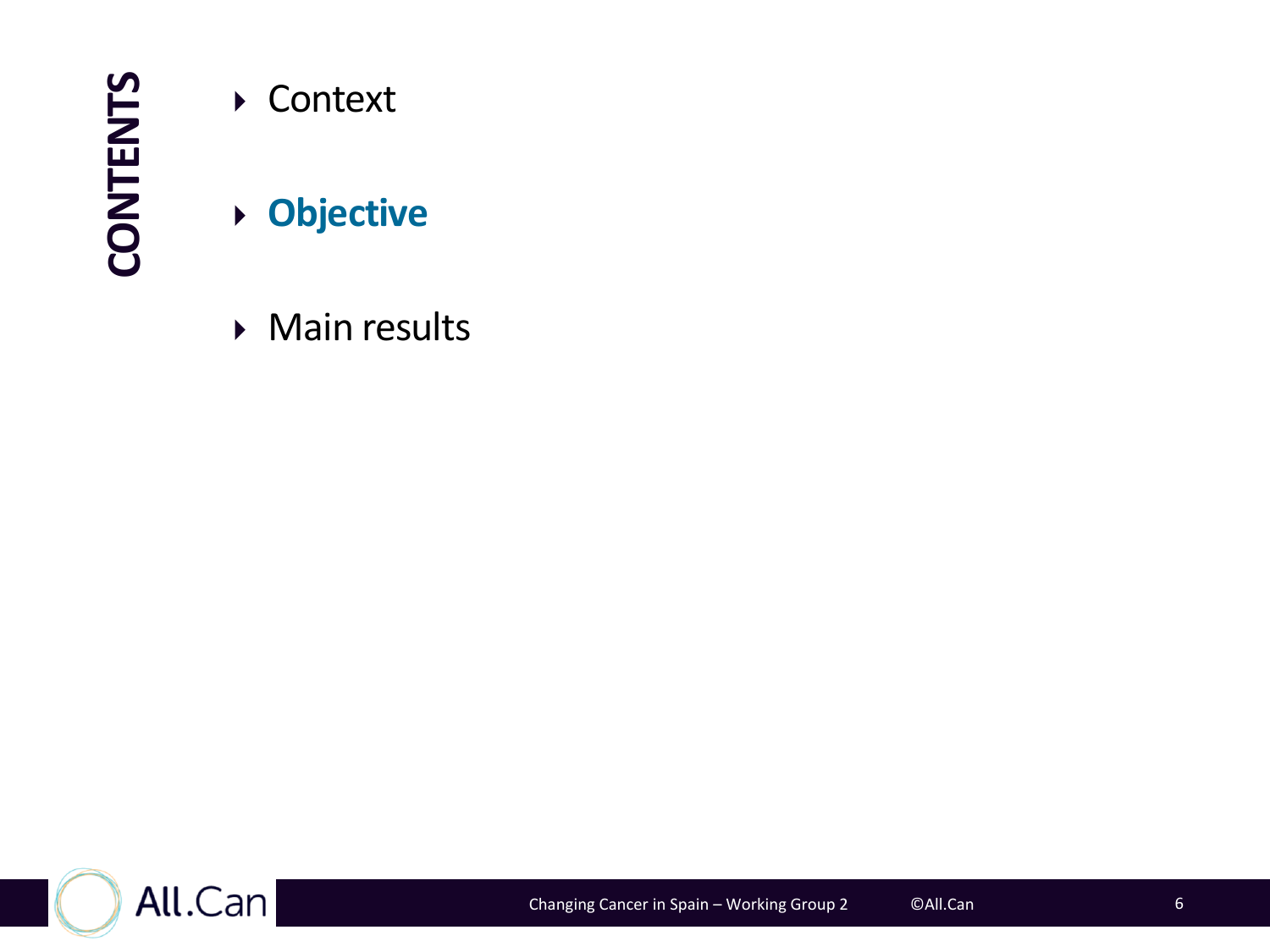## **Objective**

To define and discuss the main areas of improvement that currently exist in doctor-patient communication



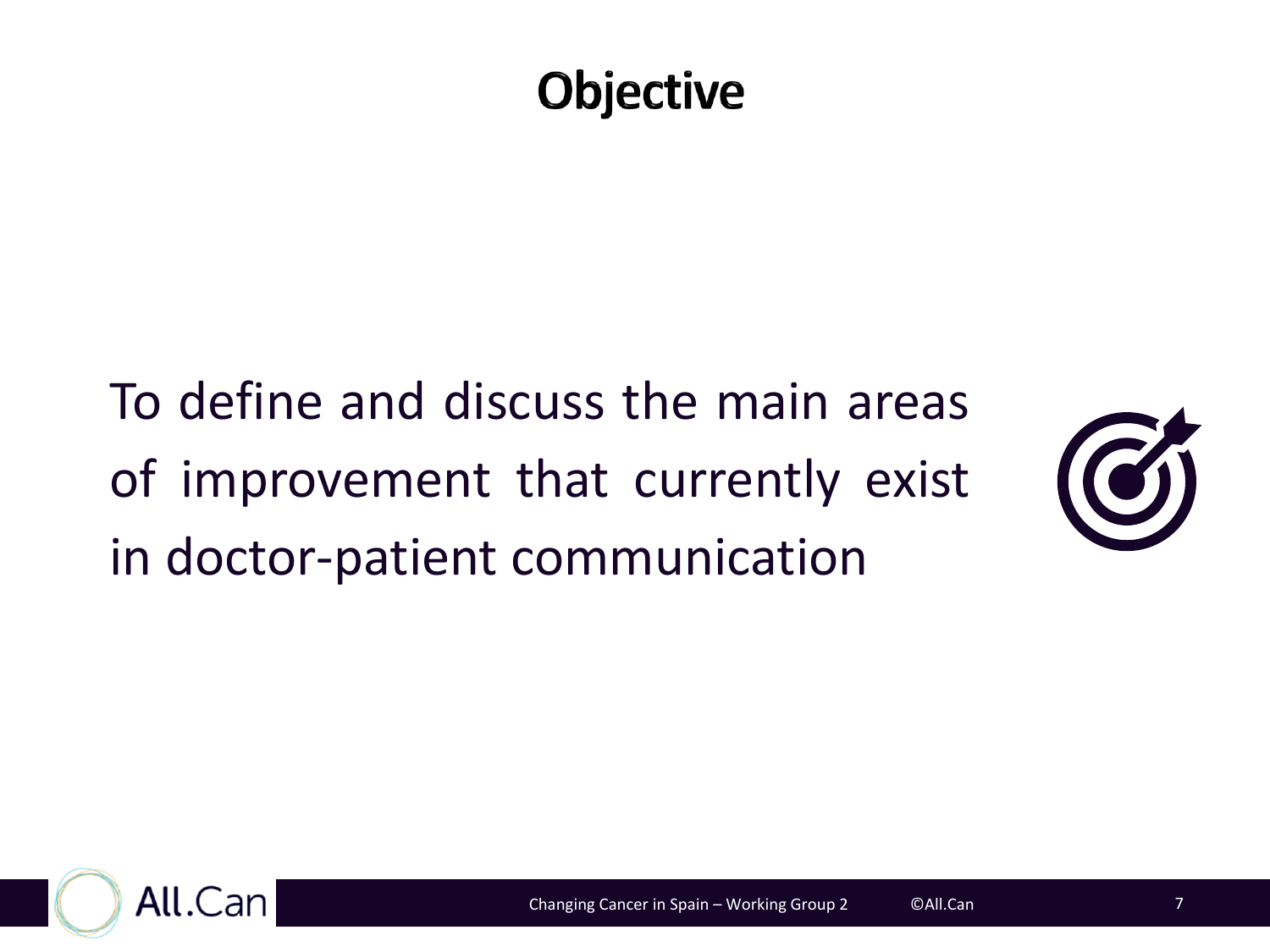**CONTENTS**

▶ Context

Objective

**Main results**

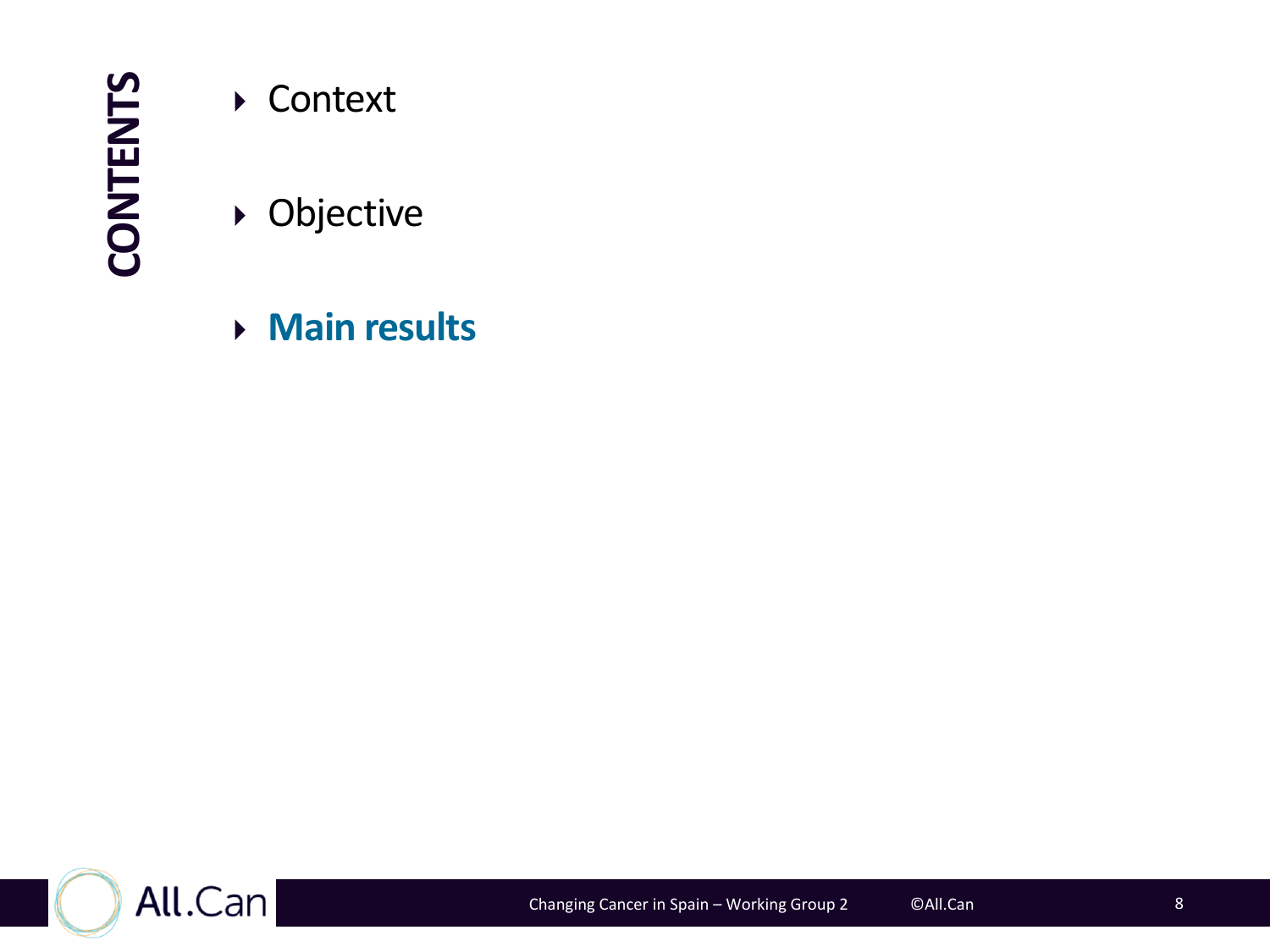#### **Composition of the Working Group 2**

The **WorkingGroup 2** (WG2) was composed of **6 participants**from different profiles:

- 2 patient representatives
- 3 healthcare professionals:
	- 1 medical oncologist
	- 2 cancer nurses
- 1 communication expert





- **healthcare** professionals
- Communication experts

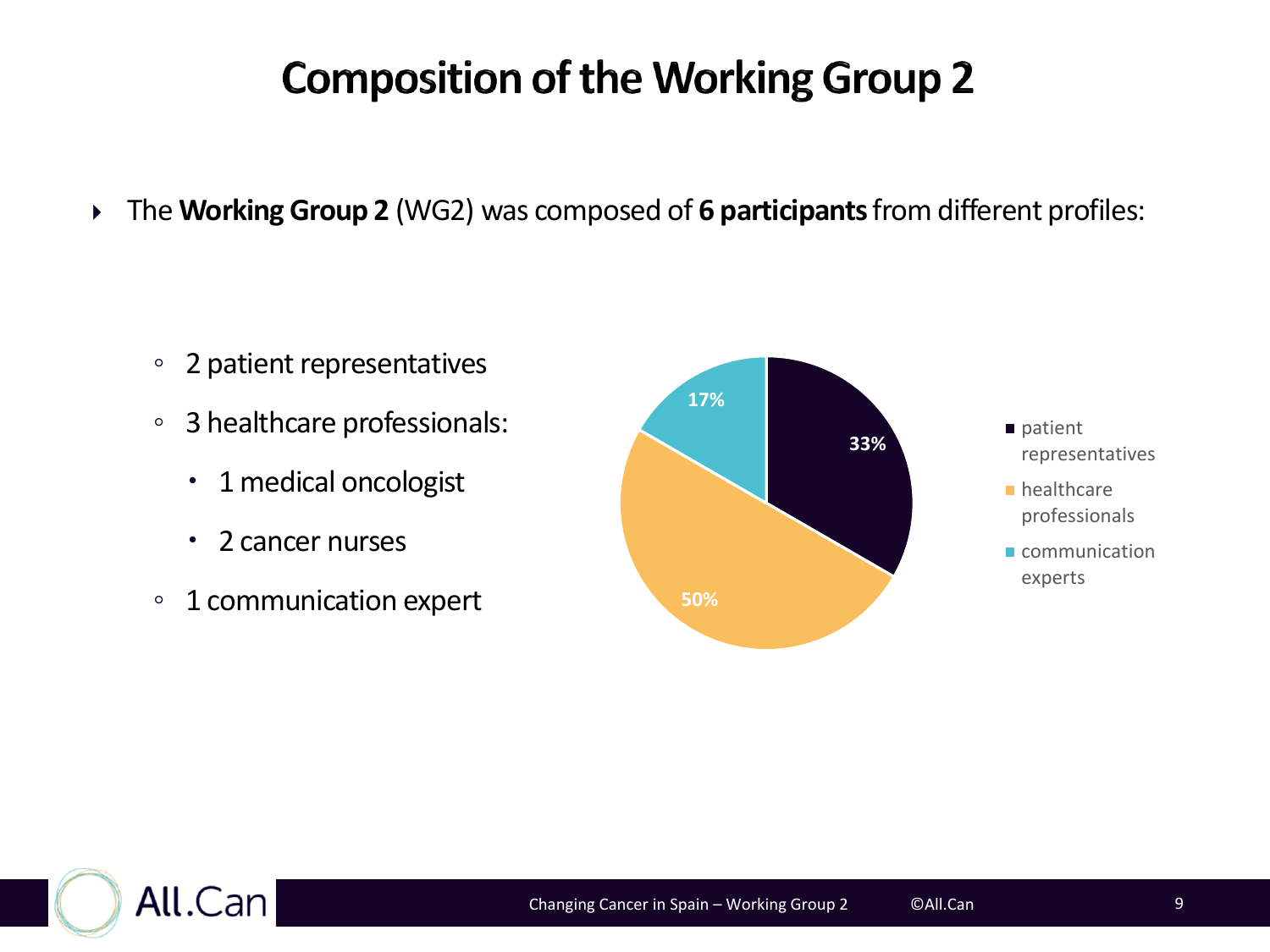## Three discussion topics were selected for the meeting



Need for training of patients in knowledge of the disease and understanding of symptoms to improve their communication during the medical visit.



Need for creation of materials to facilitate the patients' understanding of the explanations of health professionals.



Need for an increased use of information technologies to facilitate doctor-patient communication.

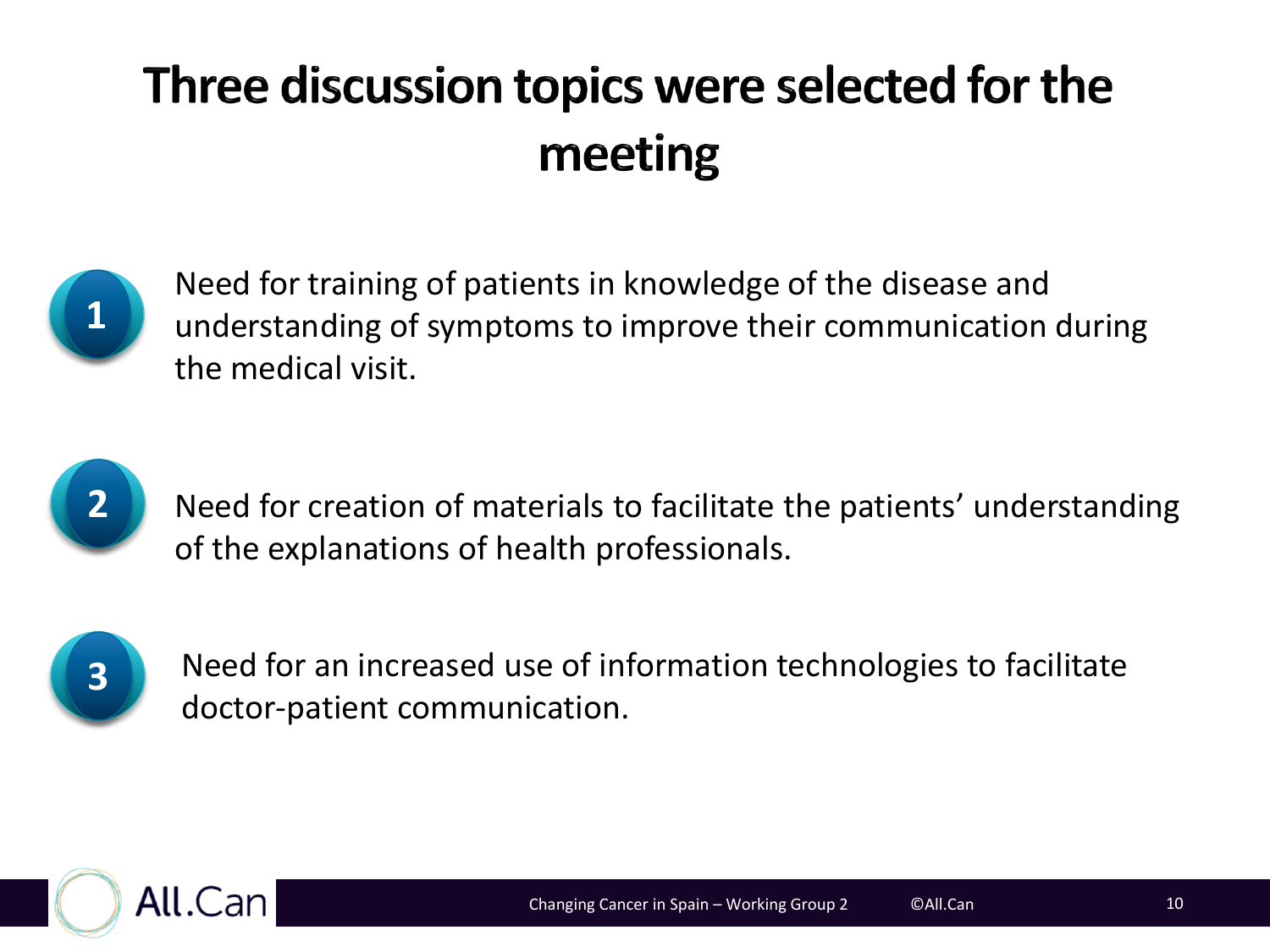## Discussion topic 1: proposed actions and scoring

• The following chart shows the 5 items proposed with the respective scores on their current situation and desirable situation. The maximum score in this case is 42 points.



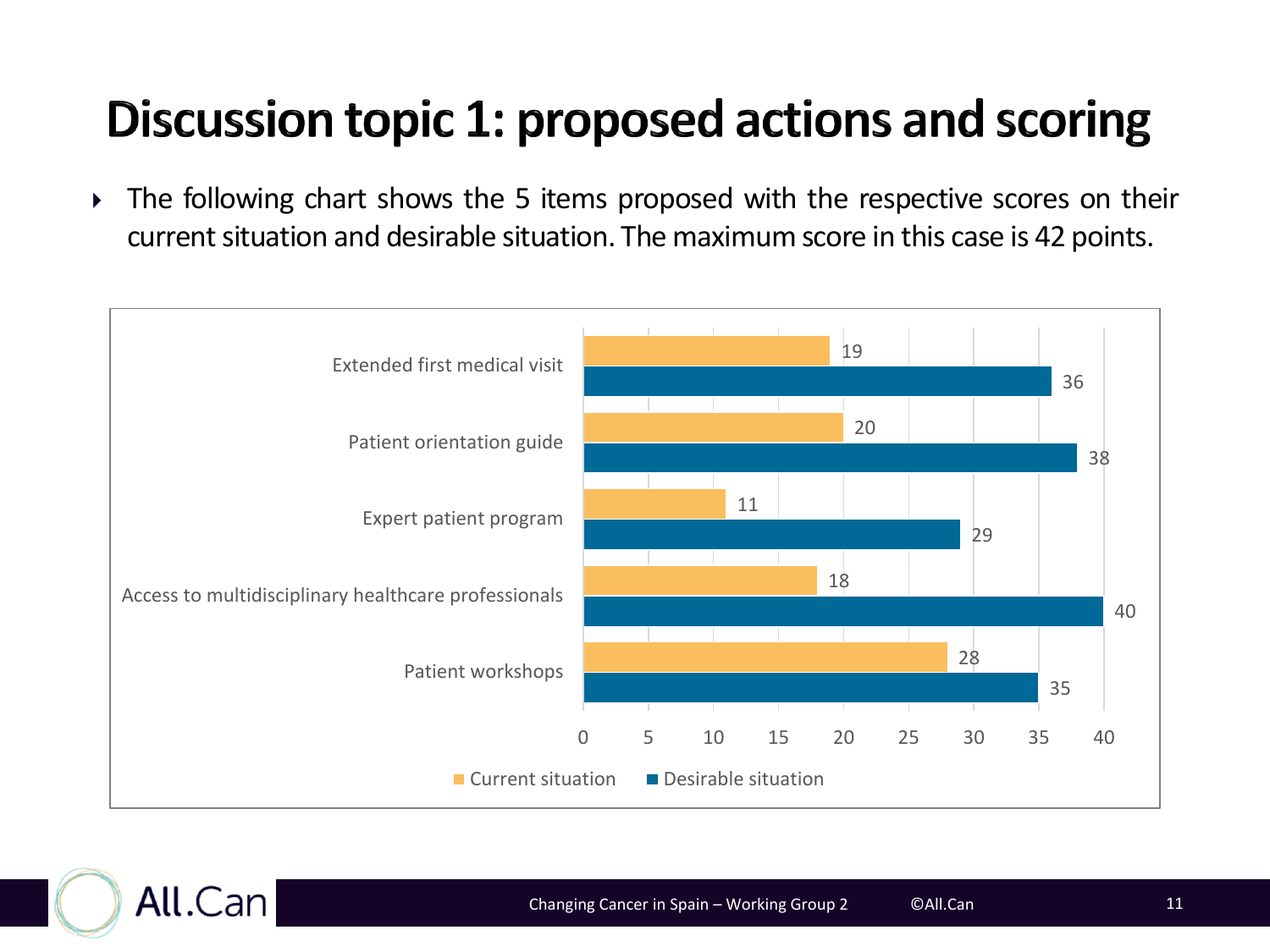## Discussion topic 2: proposed actions and scoring

• The following chart shows the 2 items proposed with the respective scores on their current situation and desirable situation. The maximum score in this case is 42 points.



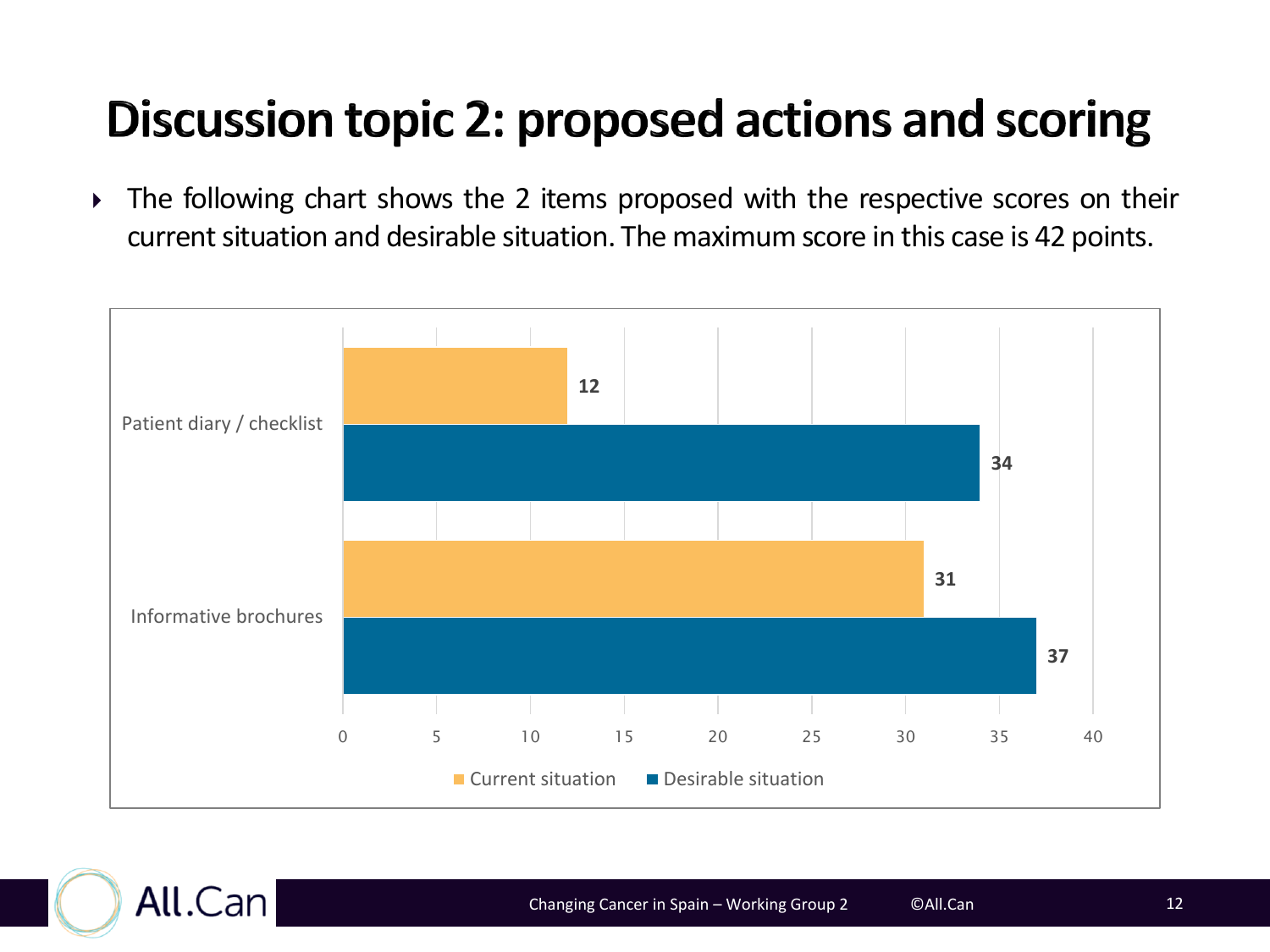## Discussion topic 3: proposed actions and scoring

• The following chart shows the 3 items proposed with the respective scores on their current situation and desirable situation. The maximum score in this case is 35 points.



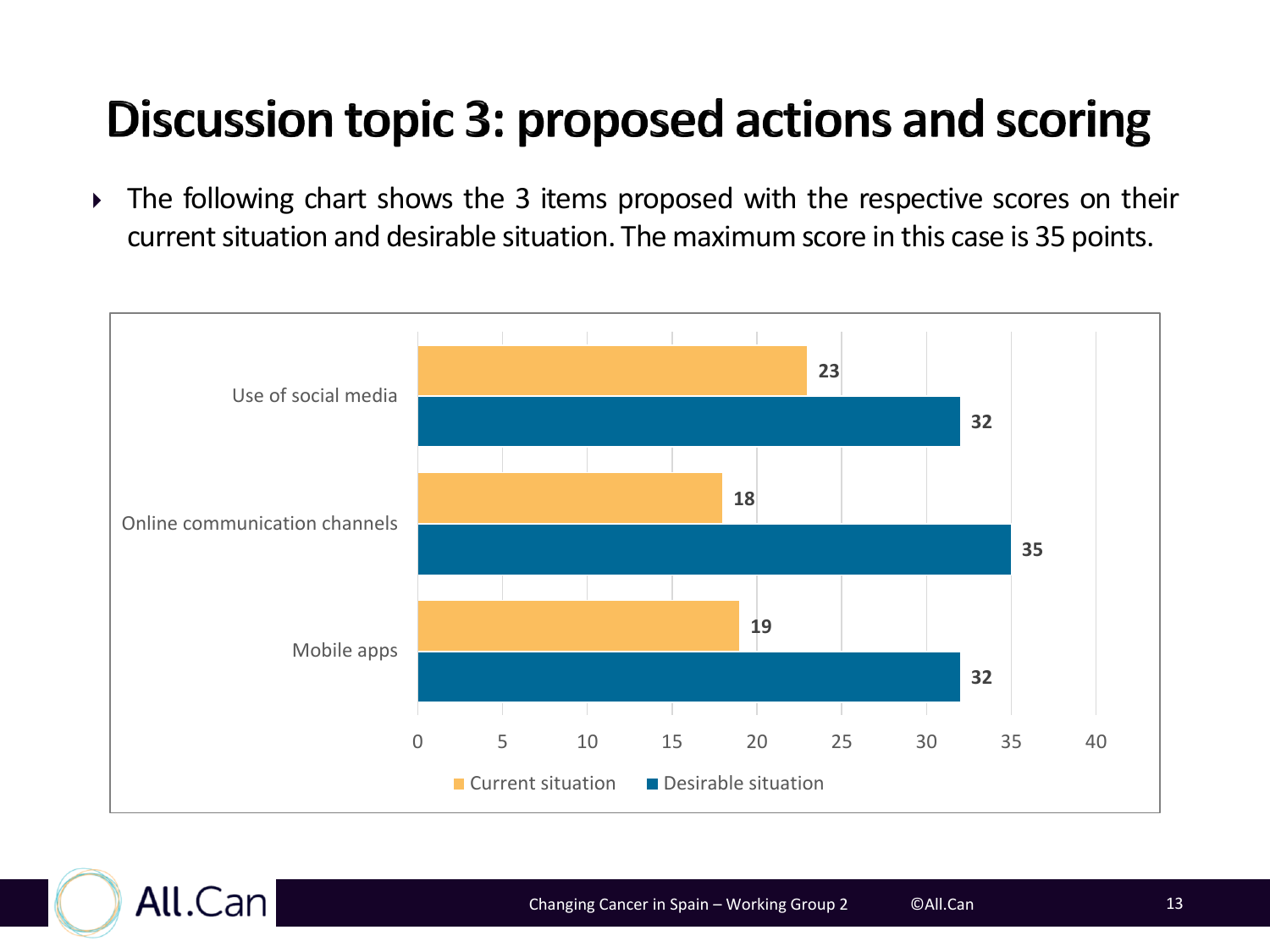#### Main actions proposed to improve doctor-patient communication



**Patient workshops**: organisation of workshops for patients, taught by oncology nursing, to explain the disease and help patients to understand their symptoms and make appropriate decisions.



**Informative brochures**: elaboration of informative brochures or leaflets to deliver to patients in medical consultations, including key concepts that patients should know, in visual format and using patient-adapted language.



**Use of social media**: promotion of the use of social media as a source of information and support, coordinated by patient associations, guaranteeing the quality of the contents, for the support and help of patients and their families.